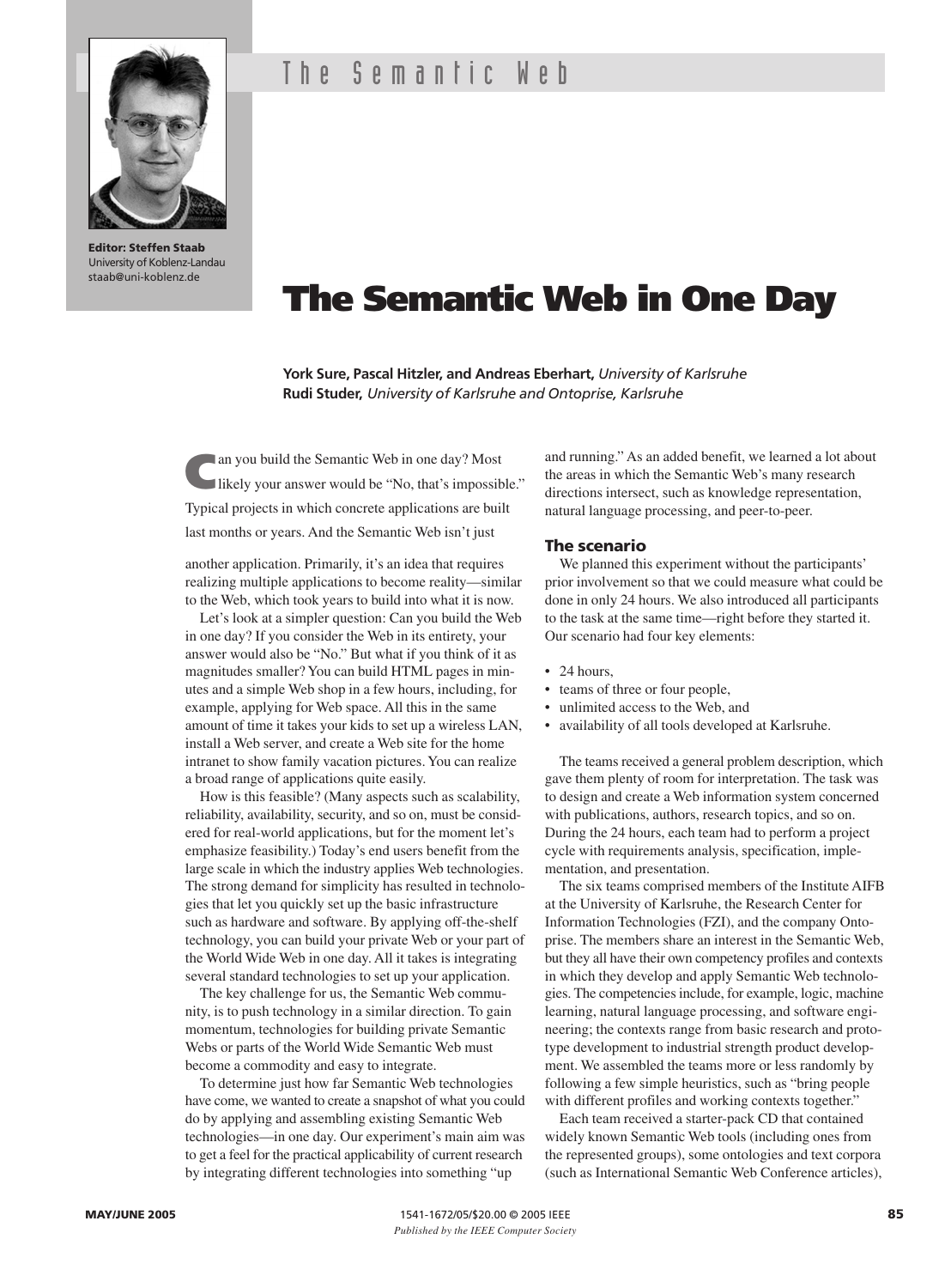

**Figure 1. One team integrated TextToOnto, Bibster, and query refinement, as shown in this schematic overview.**

and standard Web tools. Additionally, we permitted unlimited access to the resources on personal laptops and the Web; the basic idea was that teams could use available technology without limitations.

#### **The results**

The teams came up with completely different ideas and implementations, typically driven by team members' experiences and preferences. We'll highlight one exemplary idea in detail and summarize the others. (For more information on all contributions, including presentations, visit http://km.aifb. uni-karlsruhe.de/projects/swsc.)

#### **A successful prototype**

Team The One, comprising Peter Haase, Nenad Stojanovic, Max Völkel, and Johanna Völker, developed a semantic information retrieval system over abstracts and full texts of scientific publications. Their system, which efficiently integrated management of metadata and full texts, enabled personalized, ontology-driven query refinement as well as ontology-based browsing by means of custom-learned ontologies.

The team set up the system by integrating the Bibster and TextToOnto systems, both developed in Karlsruhe (see the sidebar for more information). No one had previously attempted (or even considered) such an integration before. In particular, interoperability wasn't guaranteed, so the team had to establish it on the spot.

*Query refinement* is based on incrementally and interactively tailoring a query to users' current information needs, whereas search systems typically elicit these needs implicitly by analyzing users' behavior during the searching process.<sup>1</sup> The approach quantifies the gap between users' needs and their queries by measuring several types of query ambiguities, which it uses to rank the

refinements. Its main advantage is more cooperative support during refinement: by exploiting the ontology, the method supports finding "similar" results and enables efficient refinement of failing queries.

Figure 1 gives a schematic overview of the achieved integration. The new system feeds publications' metadata and abstracts from Bibster to TextToOnto for automatic ontology generation. The generated ontology in turn provides classification schemata for the bibliographic information; then, the system automatically performs the classification. The generated ontology also provides the knowledge needed for semantic query refinement, which enables intelligent, ontology-driven query answering over full texts and abstracts. As a text corpus, the team used the publicly available CiteSeer.IST database (http://citeseer.ist.psu.edu) and processed over 600,000 abstracts.

After 24 hours (including a reasonable amount of sleep), the group presented a working system.<sup>2</sup> The interplay among the Bibster, TextToOnto, and query refinement techniques yields an intelligent queryanswering system that performs semantic searches even though the input comprises only nonsemantic BibTex data and text corpora. In other words, the user must provide only BibTeX entries, while the system autonomously performs a semantic analysis of the input data, generates a suitable ontology, and classifies the input data accordingly. Queries posed to the system are also processed intelligently over the generated semantic metadata, taking query refinement techniques into account. Thus, semantic technologies allow for intelligent query answering over the input data without bothering the user with the tedious process of explicitly providing the necessary metadata. We believe that the interplay between the automatic generation of metadata from raw

input and intelligent semantic-reasoning techniques is indeed prototypic for successfully applying semantic technologies.

**The ultimate thrill and remaining projects**

Although having fun was a high priority, each of the teams who participated in the experiment took the challenge quite seriously and was highly motivated. They had to do the really hard and challenging work.

An ultimate thrill was the demo of the group Semantic Web Odyssey (inspired by the HAL 9000 system from the movie *2001: A Space Odyssey*), who created a system that answered typed-in natural language queries by giving meaningful answers derived from relationships modeled in an ontology. The remaining teams and their projects are as follows:

- *Nightshift* focused on complex query processing with the help of rules and natural language processing.
- *The The* integrated Bibster with the KAON (*Ka*rlsruhe *On*tology) portal, thus making P2P-style community support available through a Web portal.
- *SWSC Candidate* enhanced the Lucene search engine with semantic search capabilities and integrated numerous data sources such as BibTex files, Amazon.com, Wikipedia, and FOAF (friend of a friend) data.
- *Web* showed a first prototype of a Semantic Web browser based on the openly available ontologies. By clicking on objects, users could follow their semantic links.

#### **Our findings**

After the teams presented their results, we were surprised to see that the systems that emerged after 24 hours were much more sophisticated and functional than we expected. As we mentioned, we believe that easy, seamless integration of tools and techniques is a prerequisite for Semantic Web technologies' success, but we didn't expect that that integration is already possible to the extent realized in our setting.

On the technical side, syntactic aspects of data integration turned out to be tedious. Often, output from tool A can't be used directly as input for tool B, although both have the same language capabilities. For example, both tools can handle RDF for input and output, but the resulting data is syntactically incompatible to the extent that